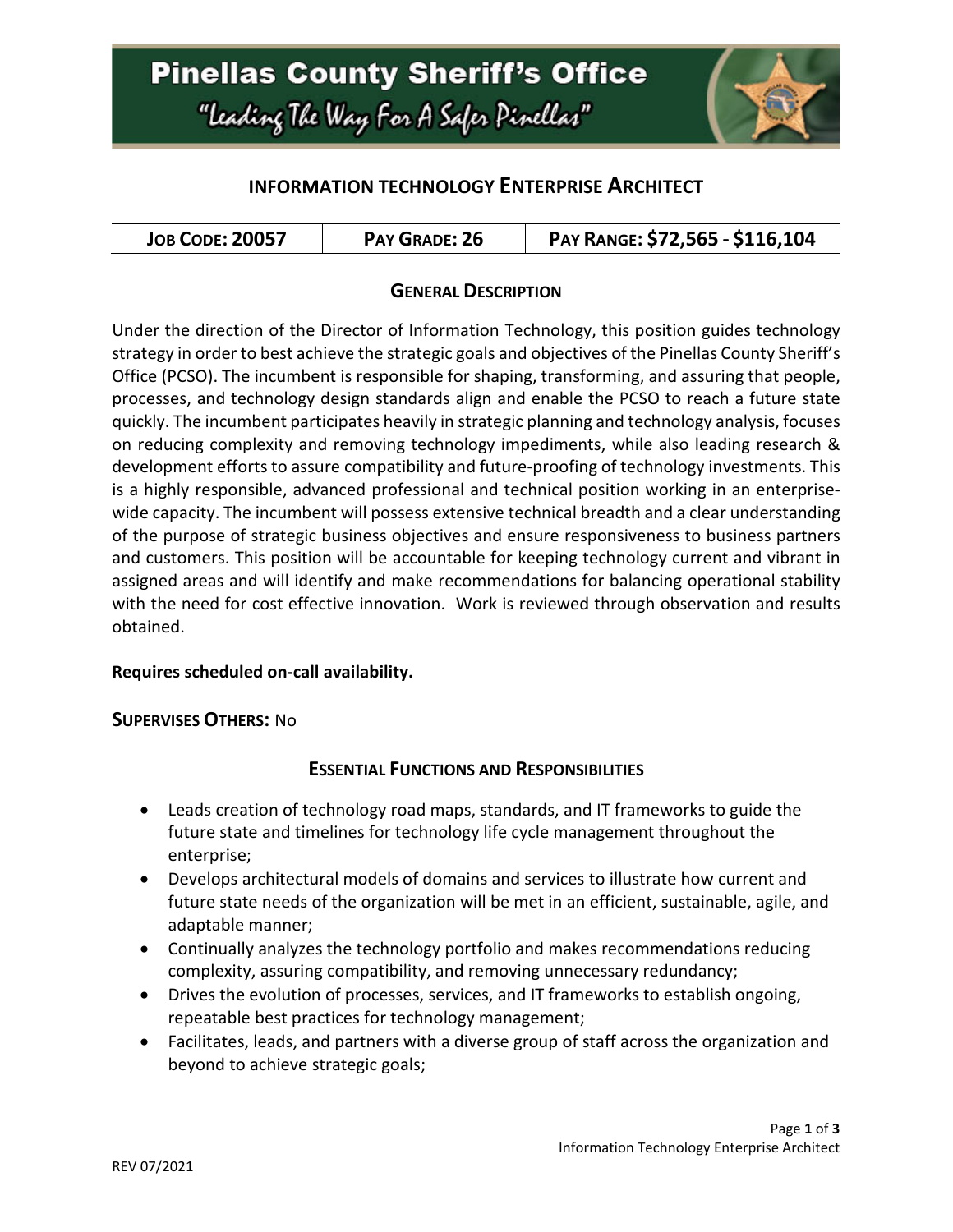# **Pinellas County Sheriff's Office** "Leading The Way For A Safer Pinellar"



- Performs costs and benefits analysis for technology decisions including total cost of ownership and risk analysis;
- Contributes to and executes project plans or schedules and coordinates requirements, tasks, work assignments, resources, and critical milestones effectively prioritizing tasks for individuals and work groups;
- Prepares, executes, and implements reports, plans, and projects;
- Participates in Sheriff's Office recruitment and community relations activities as directed.

Regular and reliable attendance is required as an essential function of the position.

This position is considered essential and, in the event of an emergency or natural disaster, will be required to report to work.

This list is not intended to be all-inclusive and you may not be responsible for every item listed. The employer reserves the right to assign additional functions and responsibilities as necessary.

### **QUALIFICATIONS**

- Graduation from an accredited college or university with a Bachelor's Degree in Information Technology, Computer Science, Computer Technology, or related field, AND
- 5 years' experience in information technology architecture with knowledge of technical architecture, implementation design and development of the Enterprise Architecture, applications, or enterprise integration solutions
- Successful implementation of one or more enterprise technology solutions (i.e. infrastructure optimization, application consolidation, enterprise technology integration)
- Experience defining and delivering enterprise applications in technical and technical leadership role, including evaluating and optimizing the user experience
- Or equivalent combination of education and experience
- Information Technology Architect certification level 2 or equivalent preferred
- Excellent communication skills, both verbal and written
- Must possess a valid Florida driver's license